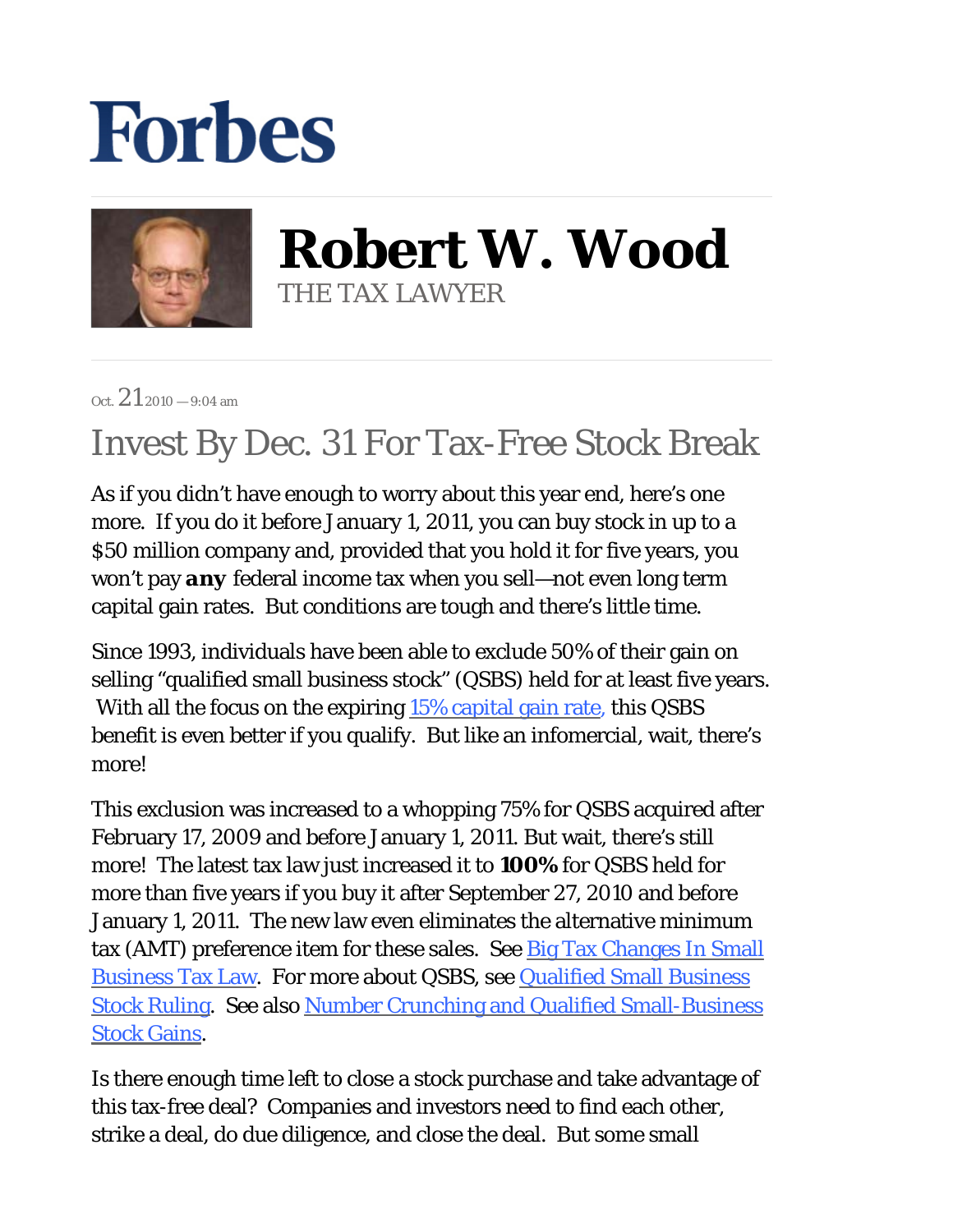companies and investors will succeed. Some small companies are now actively marketing stock offerings saying they comply. Companies that need funding have big incentives. Investors do too given the absence of federal income taxes.

**QSBS Defined**. If you think this tax-free deal is easy, beware of the many hurdles to QSBS treatment. To qualify as QSBS, stock must be:

- Issued by a C corporation with no more than \$50 million of gross assets when issued; •
- Issued by a company using at least 80% of its assets by value in an active trade or business (excluding personal services, finance, farming, restaurants, hotels, etc); •
- Issued after August 10, 1993;
- Held by a non-corporate taxpayer;
- Acquired by the taxpayer on original issuance; and
- Held for more than five years.

To qualify for no federal income tax on sale, the QSBS must be purchased after September 27, 2010 and before January 1, 2011. Then you must hold it for at least five years. When you sell, the 100% exclusion from tax is as good as it gets.

In contrast, the 50% and 75% exclusions were from the historical 28% rate. That meant a seller qualifying for the 50% exclusion actually paid 14%, and a seller excluding 75% paid 7%. With the prevailing 15% rate we've all come to know and love, QSBS benefits were often ignored. Plus, the AMT headaches could be huge. Regarding AMT and QSBS, see Number Crunching and Qualified Small-Business Stock Gains.

Could Congress take away the 100% exclusion in a few years, even if you relied on it in investing? Conceivably, but this seems unlikely. If you qualify, buy and hold for five years, and get in high gear to purchase your piece of the QSBS pie before January 1, 2011, you should be golden.

For further reading, see: